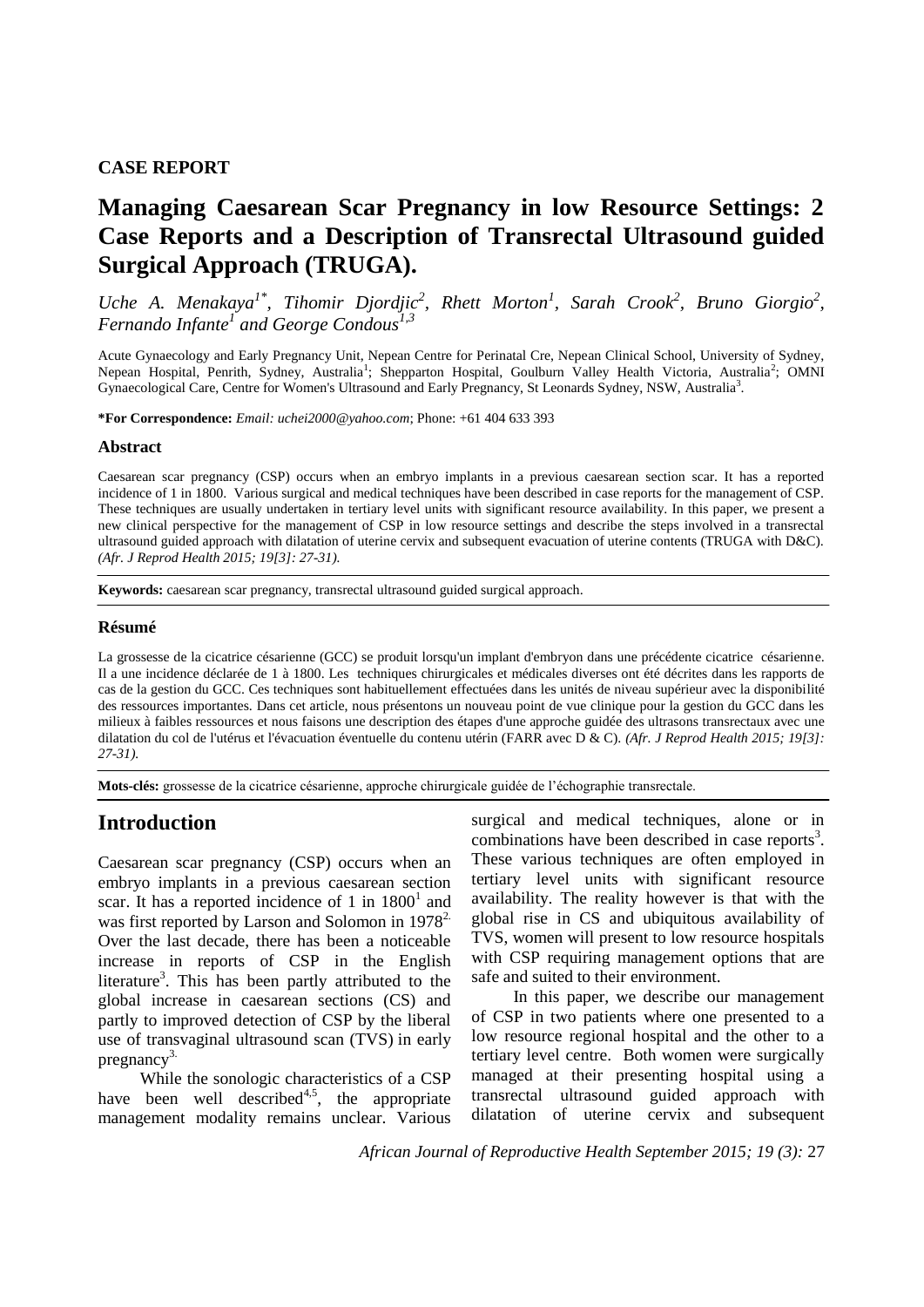evacuation of uterine contents (TRUGA with D&C). The paper will detail the steps involved in this simple technique first described by Bignardi and Condous in  $2008^{18}$  and recommend it as a safe, minimally invasive technique suitable for low resource settings.

## *Case Report 1*

Mrs L.A. a 34 year old with 3 previous CS was referred to our Early Pregnancy Unit (EPU) by her general practitioner (GP) with a positive urine pregnancy test and an ultrasound scan suggestive of a CSP at 7 weeks and 5 days. She was asymptomatic with no per vaginal (PV) bleeding or abdominal pain.

A transvaginal ultrasound (TVS) confirmed a viable embryo with a crown rump length (CRL) 12.7 mm and a gestational sac (GS) with a mean sac diameter (MSD) 25.5 mm (See figure 1). The GS was implanted in the lower anterior myometrium at the level of the caesarean scar. The uterine cavity and the cervical canal were assessed as empty. There were no adnexal masses and the Pouch of Douglas (POD) was free of fluid. Based on the CRL, the pregnancy was estimated at 7 weeks and 5 days gestation. The baseline serum human chorionic gonadotropin (hCG) was 52,914 IU/L. The ultrasound features of this pregnancy satisfied the criteria for the definition of a  $CSP<sup>4,5</sup>$ .

The clinical findings and implications of a CSP were discussed with the Mrs LA and her husband. An urgent session was arranged with a social worker. Pastoral care was offered. Management options including medical and surgical techniques were outlined and the benefits and risks associated with each option discussed in full. In particular, TRUGA with D&C was discussed with the couple. In our unit, this surgical approach to CSP is safe, minimally invasive and associated with low operative morbidity. Following an informed consent, Ms LA was booked for a TRUGA with D&C.

She underwent an uncomplicated surgical procedure with an estimate blood loss (EBL) < 100 mL and was discharged the next day. Histopathology examination demonstrated features consistent with products of conception. At a subsequent review four weeks after the procedure,

Mrs. L.A. reported mild vaginal bleeding but otherwise no pain. Her haemoglobin profile was normal and the serum hCG had reduced to 3165 IU/L.

A TVS showed an avascular area of mixed echogenicity measuring 61 x 43 x 54mm in the lower anterior myometrium at the level of the previous caesarean scar. Ms LA was reassured and arrangements were made for continued expectant management with serial hCG follow up until her levels were < 5 IU/L. She was also advised of the role of medical management with methotrexate should the serum hCG levels plateau or increase during the period of monitoring.

Her PV bleeding progressively reduced and she was discharged on the 134<sup>th</sup> day post procedure with a serum hCG <5IU/L. The echogenic area in the lower anterior myometrium also reduced overtime and measured 18 x 6 x 13mm at the time of discharge.

# *Case Report 2*

Ms MB, a 26 year old with 3 previous CS presented to the emergency department (ED) of a regional hospital following a referral by her GP with a history of amenorrhea and recurrent episodes of painless PV bleeding. Her LMP was 8 weeks prior to presentation and pap smears were normal. A dating ultrasound scan organized by her GP had described a CSP at 6 weeks gestation. Despite this ultrasound report, the GP had arranged an appointment for a Down syndrome screening at 12 weeks.

At the time of presentation to the ED, she had mild PV spotting with no abdominal pain. Her urinalysis and blood profile were unremarkable. Her serum hCG was 47,911. A repeat TVS confirmed a viable CSP with a CRL 17.3 mm compatible with a 7weeks and 6 days gestation. The gestational sac was attached to the caesarean scar, contiguous to the bladder wall and separated  $by < 5$ mm of tissue. The uterine cavity and the cervical canal were assessed as empty. There were no adnexal masses and the POD was free of fluid. The location of this pregnancy met the criteria for the definition of a  $\widehat{\mathrm{CSP}}^{4,5}$ . Ms MB was advised of her condition and admitted for further management. Social work and pastoral care were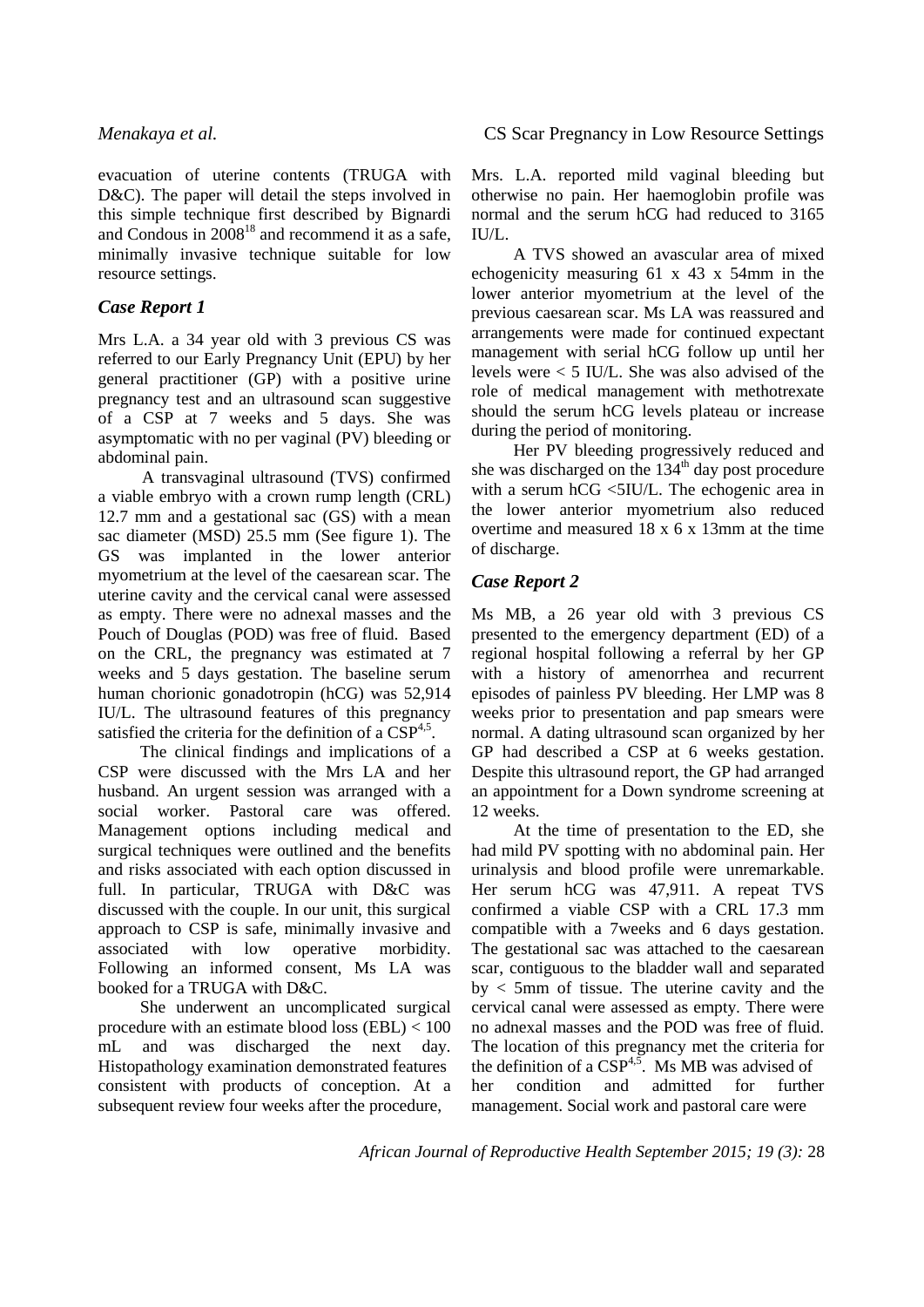also arranged.

As none of the specialists in the regional hospital had managed a CSP before, an urgent departmental meeting was summoned to discuss issues related to management of the CSP. Not surprisingly, opinion was divided among the specialist obstetricians at the regional hospital as to what constitutes the best management option. Some advocated continuation of pregnancy with management of any resultant abnormal placentation. Others recommended a transfer of care to a tertiary referral hospital. However, the couple declined the offer for a transfer to a Melbourne hospital because of significant farming commitments and lack of social support.

Based on the recommendation of one of the treating registrars, who had been involved with the aforementioned case 1, the unit decided to offer TRUGA with D&C and serial hCG follow up. Thereafter, the patient and her husband were counselled extensively by the most senior gynaecologist in the team. All possible case scenarios were discussed with the couple including the risk of haemorrhage necessitating an emergency hysterectomy. Following informed consent, she was booked for TRUGA with D&C.

As part of preoperative preparation, a multidisciplinary team approach was initiated involving the intensive care unit, haematology department, anaesthetist and the social worker. In addition, 4 units of packed cells were cross matched and 2 units of platelets made available prior to surgery. She underwent an uncomplicated procedure with an EBL of 150 mL and was discharged home the next day. The serum hCG was13, 889 IU/L on discharge. The histology examination confirmed chorionic villi with fetal tissue. A plan for weekly serum hCG follow up was made prior to discharge. At the third week following the procedure, she was asymptomatic with a serum hCG of 798 IU/L. A follow up TVS was unremarkable.

# *Truga With D&C For Management Of Caesarean Scar Pregnancy*

Under general anaesthesia, an indwelling urinary catheter (IDC) was inserted using aseptic techniques. In low resource settings, forms of anaesthesia routinely used to provide sedation for

### *Menakaya et al.* CS Scar Pregnancy in Low Resource Settings

surgical procedures within the local setting are suitable for the management of caesarean scar pregnancy using TRUGA with D&C. Thereafter a transrectal ultrasound scan is performed using the transvaginal probe to identify the location of the gestational sac. The ultrasound probe is turned 180 degrees so that the ultrasound waves are directed anteriorly towards the uterus and bladder. The gestational sac is identified and its proximity to the bladder demonstrated with the IDC balloon insitu. The ultrasound probe is then removed and patient prepped and draped.

With the help of a Sims speculum, the cervix is exposed by the primary surgeon and the cervical Os identified. The anterior lip of the cervix is grasped with a vulsellum forceps and the speculum removed from the vagina. The TVS probe is then reinserted into the rectum under sterile conditions by a second ope ttal view of the cervical canal and uterus is optimized. With the vulsellum forceps as a guide to rator. A mid-sagi the cervical canal, Hegar's dilators up to size 8 are then used to gently dilate the internal Os of the cervix under ultrasound vision. Thereafter a size 6 – 8mm suction curette with the electrical suction initially turned off is gently introduced into the uterine cavity under ultrasound vision until the suction opening is adjudged to be directly over the gestational sac at the level of the previous CS scar. In low resource settings with limited access to electrical vacuum suctioning devices, a manual vacuum aspiration device could be used following the same principles to disrupt the gestational sac.

The suction is then activated and the sac is visualized disappearing into the suction tube. Once the gestational sac had been completely evacuated, the procedure is deemed successful and the suctioning is ceased. A transrectal ultrasound scan sweeping from left to right of the mid–sagittal plane is performed to confirm that the gestational sac is no longer present at its earlier location. Bleeding is assessed and haemostasis assured by either bimanual compression, use of intra-uterine size 14 Foley's IDC to create tamponade and/or use of uterotonic agents.

# **Discussion**

CSP may present from as early as 5 - 6 weeks gestation<sup>6</sup>. However, a first presentation at 16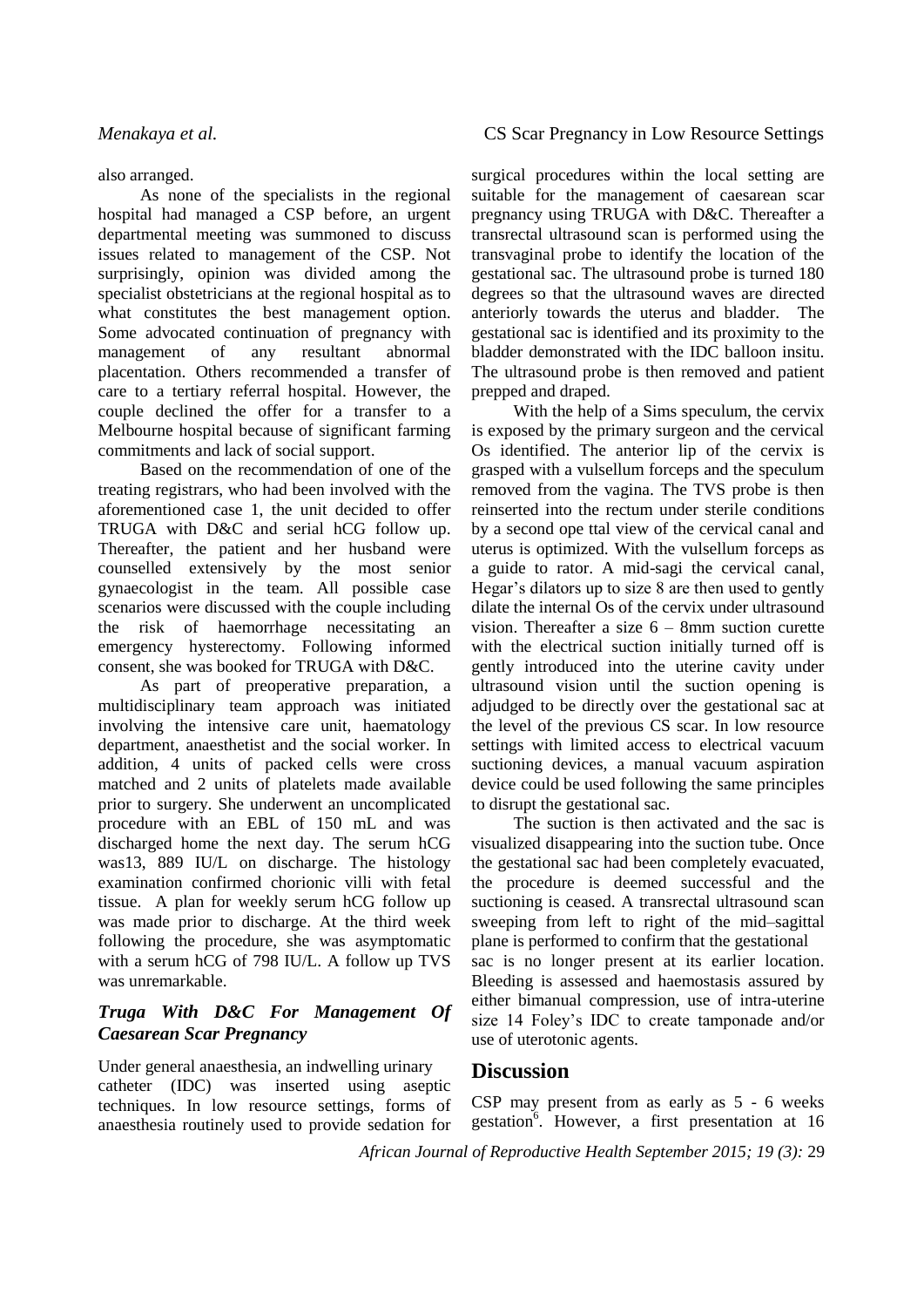weeks has been reported<sup>7</sup>. Both women in our case reports presented initially at 7 weeks and 5 days and 6 weeks respectively.

#### **Figure 1**: Showing an Empty Endometrial Cavity

(1), a Caesarean Scar Gestational sac (GS)

- (2), Normal Cervical Canal
- (3) and a Corpus Luteum cyst
- (4) Behind the Cervix.



The primary presenting symptoms are lower abdominal pain and per vaginal bleeding. Whereas light painless vaginal bleeding alone has been reported in up to 39% of cases, approximately 16% of women will complain of accompanying mild to moderate pain<sup>8</sup>. Abdominal pain alone occurs in 9% of women and CSP can be asymptomatic in 37% of women<sup>8</sup>. Clinical examination is often unremarkable as demonstrated in our case reports.

The diagnostic tool of choice for CSP is transvaginal ultrasound. Indeed, the sonologic features consistent with a diagnosis of CSP are well described<sup>4,5</sup>. These features were demonstrated in both cases. In particular, both the uterine cavity and the cervical canal were empty and without contact with the GS. There were no adnexal masses on TVS and the thickness of the myometrial tissue between the bladder and the GS was less than  $5mm<sup>9</sup>$  in both case reports (See figure 2). Although other diagnostic tools have been described in literature<sup>1,10-13</sup> they did not add additional value to our management.

#### *Menakaya et al.* CS Scar Pregnancy in Low Resource Settings

**Figure 2:** Showing the Proximity of the Bladder to the GS and the Fetal Pole is noted within the GS



Currently, there are no universal guidelines or consensus on the management of CSP. Social work referral and the offer of pastoral care are essential components of our counselling process. Other important aspects include the need for serum hCG follow up and discussions about the resolution rate of any RPOC. Godin and colleagues<sup>14</sup> had reported a progressive decline of serum beta hCG to undetectable level by 82 days with disappearance of any residual sac structure by 96 days in those medically managed with methotrexate.

Previous case reports have suggested that evacuation by curettage alone often requires secondary salvage treatments<sup>12,15-17</sup> and is contraindicated because the trophoblastic tissue is outside the uterine cavity unreachable by the curette and can potentially rupture the uterine scar implantation and disrupt the myometrium leading to severe haemorrhage<sup>4</sup>. However, while we acknowledge the potential for secondary treatments, both women in our case reports did not require any salvage treatment.

Furthermore our modification of the process of evacuation by curettage has demonstrated significant advantages over "*blind*" evacuation by curettage. In particular, TRUGA allows an appreciation of the relationship between the gestational sac and the bladder wall. It enables direct visualisation of the gestational sac at all times during the procedure. It is minimally